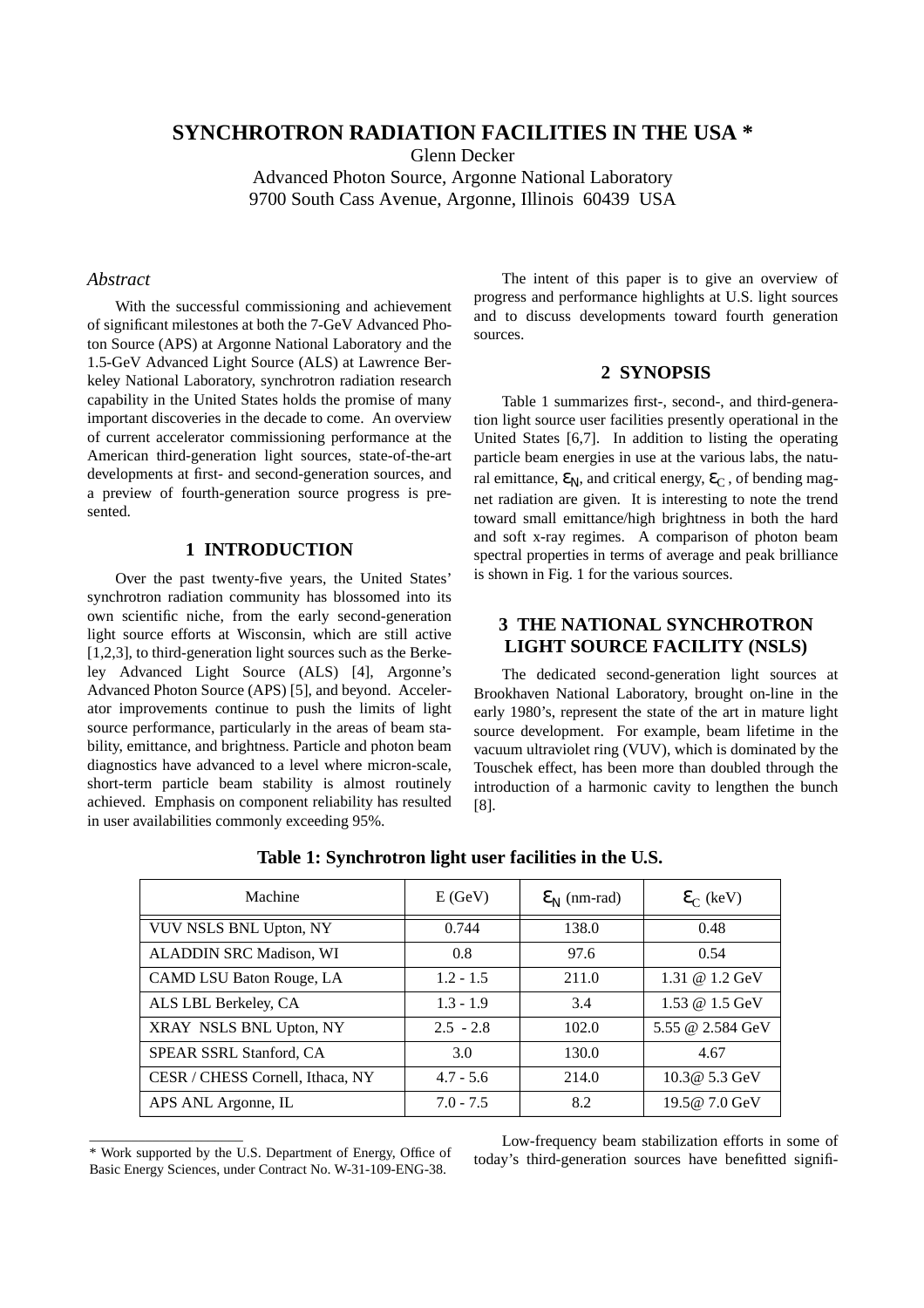

Figure 1: Comparison of average and peak spectral brightness for existing and proposed light sources

cantly from the pioneering work carried out at NSLS [9], and in particular from the switched-receiver beam position monitor electronics design developed there [10]. These receivers have formed the basis for the sophisticated closed-orbit feedback systems presently in operation at NSLS [11,12,13].

In terms of source development, operation with insertion-device accelerator vertical full-apertures as small as 3.8 mm with no appreciable effect on x-ray ring beam lifetime has been demonstrated, as well as 2-mm aperture operation, but with some lifetime degradation [14,15]. Additionally, operation of an elliptically polarized wiggler with AC polarization has been accomplished with active compensation such that beam stability specifications have been met [16,17].

Lattice modelling techniques developed recently, in combination with the excellent beam position monitoring system at NSLS, have made possible the determination of quadrupole gradients down to 0.04% rms resolution, for example. The method employs measured steering corrector response matrices as input to a least-squares algorithm fitting literally hundreds of possible error sources, including quadrupole gradient and roll errors, beam position monitor (BPM) gain and rotation errors, corrector magnet strength errors, and linear lattice functions [18].

## **4 THE STANFORD SYNCHROTRON RADIATION LABORATORY (SSRL)**

The 3.0-GeV SPEAR storage ring at SSRL has enjoyed a long career first as a high energy physics machine and now near the completion of its evolution from a first-generation source into an advanced synchrotron radiation user facility. Beam stabilization efforts are now moving towards real-time, digital, combined global and local closed-orbit feedback, which are becoming almost commonplace at synchrotron radiation facilities [19,20]. New optics have been implemented to reduce the effects of strong quadrupoles dating back to a high-luminosity colliding beam design [21]. These "mini-beta" quads, mounted in a cantalevered configuration extending over the high energy physics detector pits, were the cause of significant low-frequency beam motion, a consequence of resonant mechanical support vibrations.

### **5 THE LBNL ADVANCED LIGHT SOURCE (ALS)**

The ALS at Berkeley is well into user operation mode, having started beamline commissioning in October 1993 [4]. With the smallest natural emittance of all U.S. light sources and its relatively low beam energy (1.5 GeV), the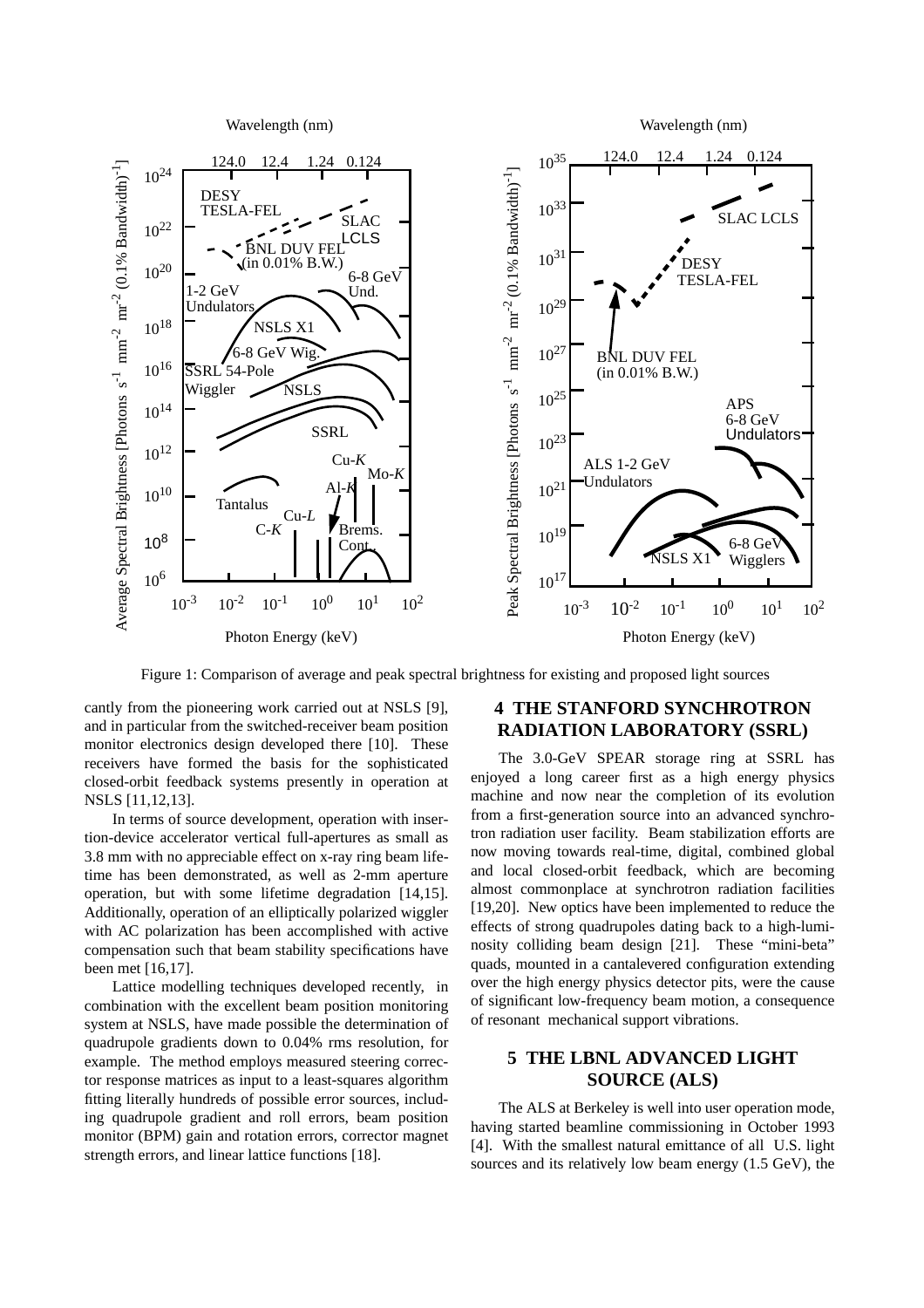ALS is operating in a fundamentally new regime of accelerator parameters, which allows for some interesting and novel diagnostic and control techniques and some unique beam characteristics. Due to rf cavity higher-order modes, a number of longitudinal-coupled bunch modes are excited using the 320-bunch fill mode (harmonic number  $=$  328). The all-digital, bunch-by-bunch longitudinal feedback system, in addition to damping these modes, provides a powerful diagnostic into the dynamics of longitudinal instabilities [22].

During commissioning of the longitudinal feedback system it was found that stabilization of the longitudinal phase space had the undesirable effect of inducing a transverse multibunch instability. The longitudinal stabilization also caused reduction of the bunch length by a factor of ten, reducing the Touschek lifetime accordingly [23]. The transverse multibunch betatron motion concurrent with this bunch length reduction has now been eliminated using an analog feedback system [24]. Activation of the longitudinal feedback has also been observed to decrease undulator sprectral line widths, resulting in brighter beams. The ALS lifetime is typically on the order of 12 hours at 400 mA in multibunch mode and 2 hours in twobunch mode, with 20 mA/bunch, again a result of the Touschek effect.

With regard to low frequency beam motion and drift, the largest beam jitter component has been traced to a 14- Hz magnet support mechanical resonance, but is still less than 10% of the source sizes in both transverse planes. Long-term drift has been brought under control to a large extent through improvements in accelerator component cooling water temperature stabilization, now in the  $\pm$  0.1 C°. Investigations continue into a one-hour-scale horizontal drift component, with regulated air temperatures suspected as the cause.

## **6 CORNELL ELECTRON STORAGE RING (CESR)**

Still providing x-ray beams primarily parasitically to high energy physics with some periods of dedicated synchrotron radiation user time, the Cornell machine continues to break colliding beam luminosity records while providing high-quality bending-magnet, wiggler, and insertion-device photon beams to users at the Cornell High Energy Synchrotron Source (CHESS) [25,26]. Of particular interest to the synchrotron radiation community is that injections occur quite frequently, typically every ten to fifteen minutes to maximize integrated luminosity, and that synchrotron radiation beamline shutters are kept open the whole while. Such an operating mode (top-up) is clearly of interest to synchrotron radiation users, since thermal loading of photon optics components can be held quite constant, and in principle the normalization of user data to the net photon flux can be eliminated when stored beam intensity is tightly regulated.

#### **7 THE ADVANCED PHOTON SOURCE**

The Advanced Photon Source (APS) achieved first stored beam on March 25, 1995 following a fast-paced installation effort and extensive subsystem tests [5,27,28]. First insertion-device beam extracted from the storage ring enclosure occurred on August 9, 1995 from beamline 1-ID using the Undulator A device with a 12.5-mm, full-aperture vacuum chamber. Shortly thereafter, on August 18, stored beam with an 8-mm, full-aperture chamber installed in another sector was attained within minutes of the arrival of beam at the injection septum, following a 24-hour access for the small-gap chamber installation, and with negligible impact on machine performance. Since that time, all insertion devices (IDs) have been installed with 8 mm aperture chambers, each 5 meters in length, configured to accommodate two 2.5-meter insertion devices. The next operating period, scheduled to begin June 18, 1996, will take place with 10 insertion devices installed, marking the halfway mark for phase I APS insertion device installation. Thirty-five straight sections are available for insertion devices.

The design 100-mA stored beam current was attained January 12, 1996 following vacuum chamber cooling system upgrades and radio-frequency cavity tuner improvements completed in September and December 1995, respectively. During the March and May operating periods a total of 20 Amp-hours of stored beam has been made available for machine studies and x-ray experiments, with routine beamline commissioning and user beam time anticipated this summer. A summary of APS design vs. achieved performance parameters is shown in Table 2.

| Design                                   | Actual                           |
|------------------------------------------|----------------------------------|
| $100 \text{ mA}$                         | $102. \text{mA}$                 |
| 5 m A                                    | $17 \text{ mA}$                  |
| $>10$ Hours                              | 10.7 Hours                       |
| 1 nTorr                                  | $2.2$ nTorr                      |
| $<$ 4.4 $\mu$ m<br>V, 17µm H,<br>4-50 Hz | 4 μm V,<br>16 μm H,<br>$4-50$ Hz |
| 7.45 nm-rad                              | $7.6 + -0.8$ nm-rad              |
| < 10 %                                   | $<3\%$ w/o correction            |
|                                          |                                  |

#### **Table 2: APS performance**

As can be seen, all specifications have been met, with the exception of average ring vacuum, which is expected to improve as more operational time is accrued, allowing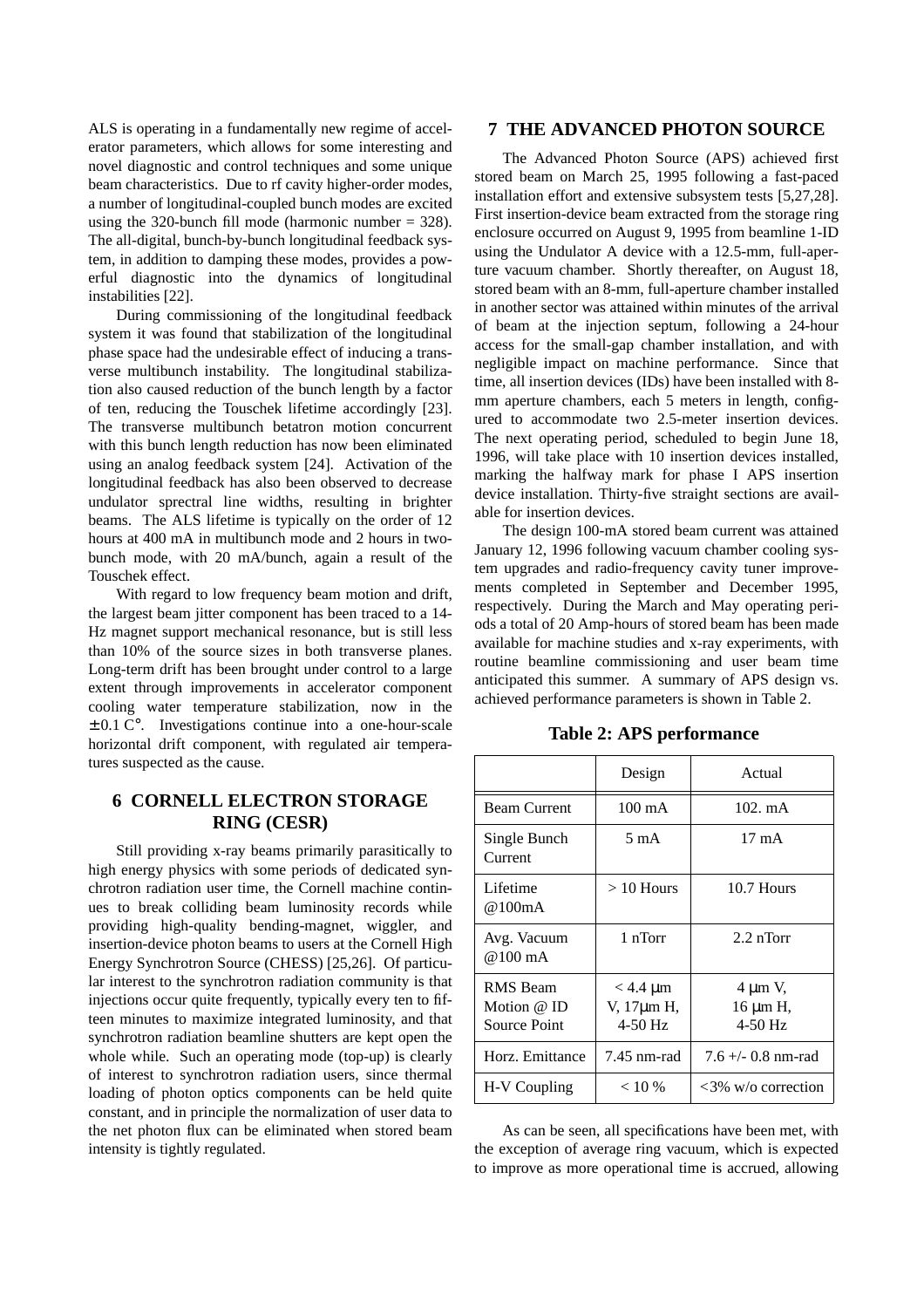synchrotron radiation desorption at absorber locations to improve vacuum performance.

The low-frequency beam stability specification has been achieved without feedback during periods of minimal activity on the experiment hall floor. Commissioning efforts are underway for the closed-orbit feedback system, which will be necessary to reduce beam motion during noisy periods, and for very low frequencies, i.e. long-term drift [29]. Initial results for the APS beam position monitor system, which is based on an amplitude-to-phase modulation technique, indicate that resolution significantly less than 1 micron is attainable in a 100-Hz bandwidth [30]. Custom-designed 4-mm-diameter button pick-up electrodes are mounted directly on the small-gap insertiondevice vacuum chambers to provide accurate steering of ID beams.

In the area of x-ray beam characterization, many excellent results can be found in the literature, including transverse and longitudinal particle beam imaging [31,32].

# **8 THE LINAC COHERENT LIGHT SOURCE (LCLS) AT SLAC/SSRL**

Coherent infrared source development to date based on free electron lasers (FELs) in the U.S. is well documented [33,34]. The prospects for a very short, 0.1-nmwavelength free electron laser based on the SLAC linac were discussed at a workshop held in 1992 [35]. In light of recent advances in radio-frequency laser photocathode electron gun technology, a grass-roots R&D effort to study the problems associated with such a device has grown, with participation from individuals from universities and national laboratories, and extending into the industrial sector in the area, for example, of undulator development. These developments have crystallized in the formation of an organized effort centered at SLAC, the purpose of which is to put together a detailed design study including cost estimates and schedule, by August of 1997 [36].

 An overview of efforts to date were summarized in a workshop held in Grenoble in January 1996 [37] which is, in fact, the source of the comparisons shown in Fig. 1. The evident advantage of this technique over present light sources is the improvement in peak brightness by as much as ten orders of magnitude, in addition to orders of magnitude improvements in peak power, coherence, and shortness of the light pulse

Accelerator R&D has focused principally in the areas of electron gun development, proof of principle of the Self-Amplified-Spontaneous-Emission (SASE) mechanism at very short wavelengths, bunch compression techniques, and cost-effective, precision undulator development. The evolution of an electron gun capable of producing greater than 1 nC in a 150- to 200-Ampere peak pulse with normalized emittance less than one  $\pi$  mm-mrad is one essential ingredient. Simulations and cold tests for a BNL design have been published [38,39], and a high power version is presently undergoing tests [40]. Many

theoretical investigations relevant to predictions of SASE behavior, emittance preservation, and bunch compression can be found in the literature [33,34,41]. Shown in Table 3 are a set of the latest Linac Coherent Light Source (LCLS) design parameters being considered by the SLAC design group.

| <b>Undulator Type</b>                | Helical | Planar           |              |
|--------------------------------------|---------|------------------|--------------|
| Wavelength                           | 1.5     | 1.5              | Angstroms    |
| Norm. Emittance                      | 1.0     | 1.0              | mm-mrad      |
| Peak Current                         | 5       | 5                | kA           |
| E                                    | 15      | 15               | GeV          |
| sigma E/E                            | 0.02    | 0.02             | $\%$         |
| <b>Pulse Duration</b>                | 100     | 100              | $f_S$        |
| Pulses / 120 ns<br>macropulse        | 10      | 10               |              |
| <b>Repetition Rate</b>               | 120     | 120              | Hz           |
| <b>Undulator Period</b>              | 2.0     | 3.0              | cm           |
| Peak Field                           | 1.8     | 1.4              | Tesla        |
| Gain Length                          | 2.5     | 5.3              | meters       |
| <b>Saturation Length</b>             | 25      | 52               | meters       |
| Peak Power                           | 50      | 30               | <b>GW</b>    |
| <b>Average Power</b>                 | 15      | 10               | <b>Watts</b> |
| <b>Energy per Pulse</b>              | 12      | 8                | mJ           |
| <b>Coherent Photons</b><br>per pulse | 9.3E12  | 6.3E12           |              |
| Peak Brightness                      | 4E33    | 4E33             | $**$         |
| <b>Average Brightness</b>            | 9E23    | 7E <sub>23</sub> | $**$         |
| <b>Transverse Size</b>               | 13      | 18               | µm rms       |
| Trans. Divergence                    | 1.0     | 0.7              | urad rms     |

**Table 3: Parameters for a Linac Coherent Light Source at SLAC**

\*\* photons/(s, mm<sup>2</sup>, mrad<sup>2</sup>, 0.1% BW)

#### **9 ACKNOWLEDGEMENTS**

As in all papers of this type, it has not been possible to properly acknowledge a large number of very important contributions. To those whom I have consciously or unconsciously omitted, I offer my sincere apologies.

#### **10 REFERENCES**

- [1] R. Bosch, W. Trzeciak, "Horizontal-Vertical Coupling Correction at Aladdin," Proc. 1995 PAC, IEEE 95CH35843, p. 306 (1996).
- [2] R. Bosch et al., "Infrared radiation from bending magnet edges in an electron storage ring," Proceedings of the 1995 SRI Conference, Rev. Sci. Instrum. 66 (9), (1995).